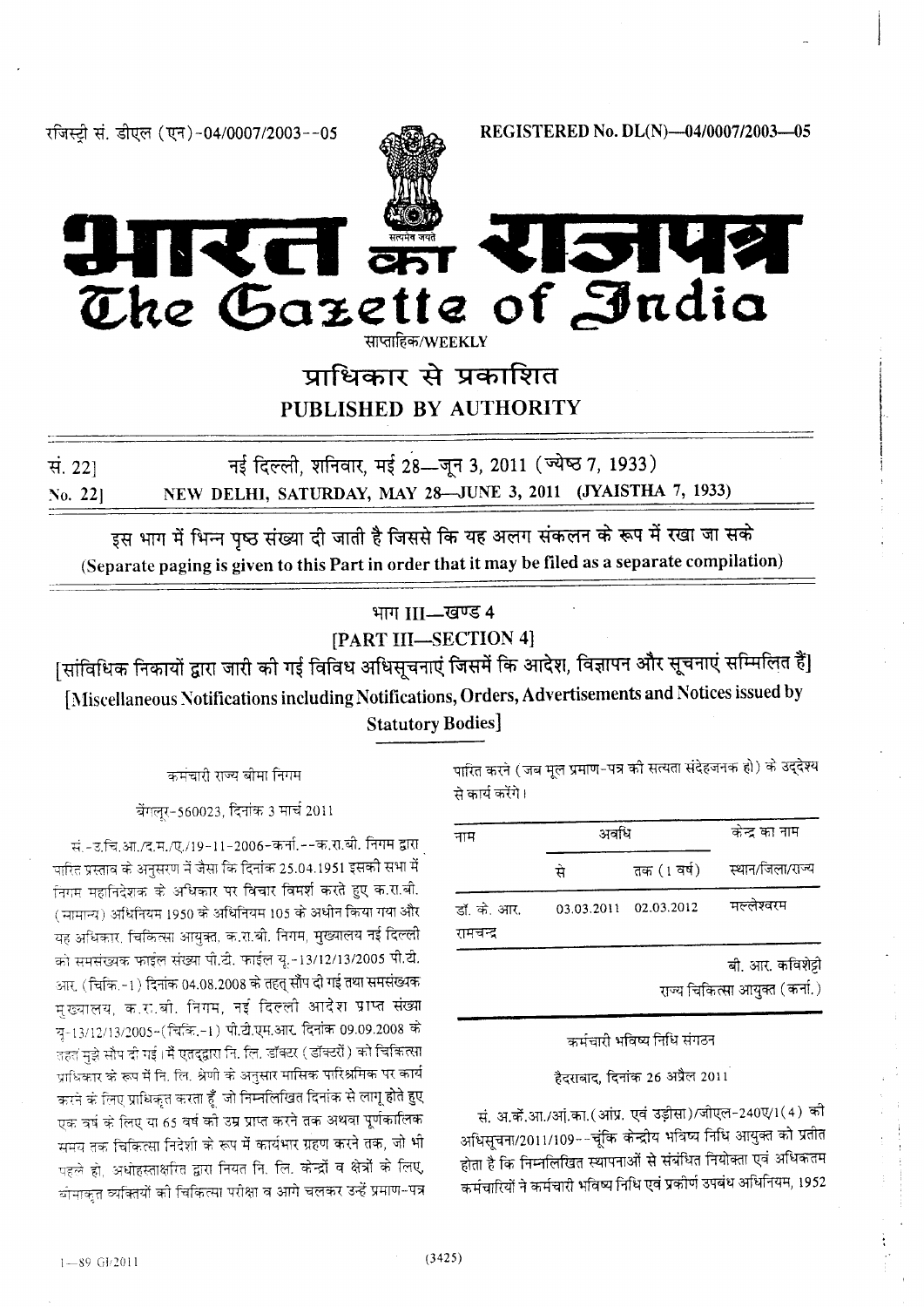(1952 का 19) के उपबंधों को उनके विभिन्न स्थापनाओं को विशेषत: नाम से लागू किए जाने हेतु सहमत हुए हैं :--

| ਸ਼ੰ, | क्रम कोड सं.                                  | स्थापना का नाम                                                                                    | व्याप्ति एवं सहमति<br>को तिथि |
|------|-----------------------------------------------|---------------------------------------------------------------------------------------------------|-------------------------------|
|      | आंप्र/पटान/48261                              | मैसर्स श्रीवत्सा इंटरप्राइजेस,<br>जिन्नारम मंडल<br>आईडीए काजीपल्ली,<br>मेंदक जिला                 | 01.08.2006                    |
| 2.   | आंप्र/हैदरा/63280                             | मैसर्स परवासियो, इण्डिया<br>प्रा. लि., एस. पी. रोड,<br>सिकंदराबाद                                 | 13.08.2009                    |
| 3.   | आंप्र/हैदरा/63312                             | मैसर्स नंदन अल्फाकैट<br>टैक्नोलॉजीज लि., बंजारा<br>हिल्स, हैदराबाद                                | 01.07.2009                    |
|      |                                               | आंप/निजामा/52558 मैसर्स गोदावरी पेस्ट कट्टोल<br>सर्विसंस, गोदावरी खनी,<br>करोमनगर जिला            | 01.07.2006                    |
| 5.   |                                               | आंप्र/निजामा/52584 मैसर्स प्राईमरी एग्रीकल्चरल<br>को. ऑप. सोसाइटी लि.,<br>शंकरपटनम, करोमनगर जिला  | 01.12.2006                    |
| 6.   | $\frac{1}{2}$ , $\frac{1}{2}$ , $\frac{1}{2}$ | आंप्र/निजामा/52790 मैसर्स प्राईमरी एग्रीकल्चरल<br>को, ऑप. सोसाइटी लि.,<br>हुजूराबाद, करीमनगर जिला | 01.10.2008                    |

अत: अब कथित अधिनियम की धारा 1 के उप धारा (4) द्वारा प्रदत्त अधिकारों का प्रयोग करते हुए केन्द्रीय भविष्य निधि आयुक्त एतद्द्वारा कथित अधिनियम के प्रावधानों को उपरोक्त उल्लिखित स्थापनाओं को प्रत्येक स्थापना के नाम के प्रति उल्लिखित तिथि से लागू करते हैं।

> वी. पी. रामय्या अपर केन्द्रीय भ.नि. आयुक्त आंध्र प्रदेश एवं उड़ीसा

> > अखिल भारतीय तकनीकी शिक्षा परिषद्

नई दिल्ली-01, दिनांक

## গৃদ্ধিपत्र

एफ. सं. 37-3/विधिक/अभातशित/2011--खंड 1 के उप खण्ड  $\mathbb{I}_{1.1}$  पर लघु शीर्षक के अंतर्गत :--

''इन विनियमों को अखिल भारतीय तकनीकी शिक्षा परिषद् (तकनीकी .<br>.संस्थाओं के लिए अनुमोदन की मंजूरी) विनियम, 2010 कहा जायेगा''

दिनांक 10 दिसम्बर, 2010 को भारत के राजपत्र असाधारण भाग-III खण्ड-4 में प्रकाशित को इस प्रकार संशोधित माना जाए :--

ं ''इन विनियमों को अखिल भारतीय तकनीकी शिक्षा परिषद् (तकनीकी संस्थाओं के लिए अनुमोदन को मंजूरी) विनियम, 2011 कहा जायेगा''

> एम. के. हाडा सदस्य सचिव

## भारतीय चिकित्सा केन्द्रीय परिषद नई दिल्ली, दिनांक 6 मई 2011

सं. यू-1/6-5/2011--भारतीय चिकित्सा केन्द्रीय परिषद्, भारतीय चिकित्सा केन्द्रीय परिषद् अधिनियम, 1970 (1970 का 48) को धारा 36 के खंड (झ) एवं (ञ) द्वारा प्रदत्त शक्तियों का प्रयोग करते हुये केन्द्रीय सरकार को पूर्व स्वीकृति से ''भारतीय चिकित्सा केन्द्रीय परिषद् (यूनानी चिकित्सा में शिक्षा के न्यूनतम मानक) (संशोधन) विनियम, 1995 तथा भारतीय चिकित्सा केन्द्रीय परिषद् (स्नातकोत्तर यूनानी शिक्षा) विनियम, 2007 में आगे संशोधन करते हुये निम्नलिखित विनियमों का निर्माण करती है. यथा :--

- 1. (I) इन विनियमों को भारतीय चिकित्सा केन्द्रीय परिषद् (भारतीय चिकित्सा में शिक्षा के न्यूनतम मानक) (संशोधन) तथा भारतीय चिकित्सा केन्द्रीय परिषद् (स्नातकोत्तर यूनानी शिक्षा) (संशोधन) विनियम, 2011 कहा जायेगा।
	- (II)′ ये विनियम भारत के राजपत्र में प्रकाशन को तारीख से प्रवृत्त होंगे।

2. जैसा कि भारतीय चिकित्सा केन्द्रीय परिषद् (यूनानी चिकित्सा में शिक्षा के न्यूनतम मानक) (संशोधन) विनियम, 1995 को क्रम संख्या 6 में ''शिक्षक वर्ग के लिये विहित अर्हता'' शीर्षक के पश्चात् एवं '' यूनानी तिब्बी महाविद्यालयों में प्राचार्य पद के लिये अहंताएं'' शीर्षक के ऊपर जोड़ा जाएंगा तथा भारतीय चिकित्सा केन्द्रीय परिषद् (स्नातकोत्तर यूनानी शिक्षा) विनियम, 2007 की धारा 19 के अन्तर्गत टिप्पणी को प्रतिस्थापित करेगा। टिप्पणी :--संबंधित विषय में स्नातकोत्तर अर्हताधारी अभ्यर्थी को अनुपलब्धता में निम्नलिखित विषयों, जैसा कि उन विषयों के सामने उल्लिखित

है, के अभ्यर्थी व्याख्याता/सहायक प्राध्यापक के पद हेतु पात्र होंगे :--

समवर्गी विषयों का विवरण निम्नलत् है :--

| क्रम विषय                           | समवर्गी विषय           |
|-------------------------------------|------------------------|
| सं.                                 |                        |
| 1. कुलियात तिब्ब                    |                        |
| 2. तशरीह-उल-बदन                     | इल्मुल जराहत           |
| 3. मुनाफे-उल-अज़ा                   | कुलियात तिब्ब          |
| इल्मुल अदविया<br>4.                 |                        |
| सैदला<br>5.                         | इल्मुल अदविया          |
| इल्मुस समूम वा तिब्ब-ए-कानूनी<br>6. | तहफ्फ़ुजो वा समाजी     |
|                                     | तिब्ब/मुआलिजात/        |
|                                     | इल्मुल अदविया          |
| तहफ्फ़ुजी वा समाजी तिब्ब<br>7.      |                        |
| मुआलिजात<br>8.                      |                        |
| 9. सरीरियात                         | मुआलिजात               |
| 10. महियातुल अमराज                  | मुआलिजात/कुलियात तिब्ब |
| 11. इलाज बिल तदबीर                  | मुआलिजात/तहफ्फुजी व    |
|                                     | समाजी तिब्ब            |
| 12. अमराज़ जिल्द                    | मुआलिजात               |
| 13. इल्मुल जराहत                    |                        |
| 14. अमराज उज्न, अनफ वा हलक          | इल्मुल जराहत           |
| 15. अमराज ऐन                        | इल्मुल जराहत           |
| 16. इल्मुल अत्फाल                   | मुआलिजात/कबालात वा     |
|                                     | अमराज़े निस्वान        |

क. प्रावधान शासकीय राजपत्र में इस अधिसूचना के प्रकाशन की तिथि से पांच (5) घर्षों के लिये जारी रहेगा।

ख. पिछले विनियमों के आधार पर पूर्व में जिन शिक्षकों को पात्र माना गया था, उन्हें संशोधन के आधार पर अपात्र नहीं माना जायेगा।

प्रेमराज शर्मा

निबन्धक-सह-सचिव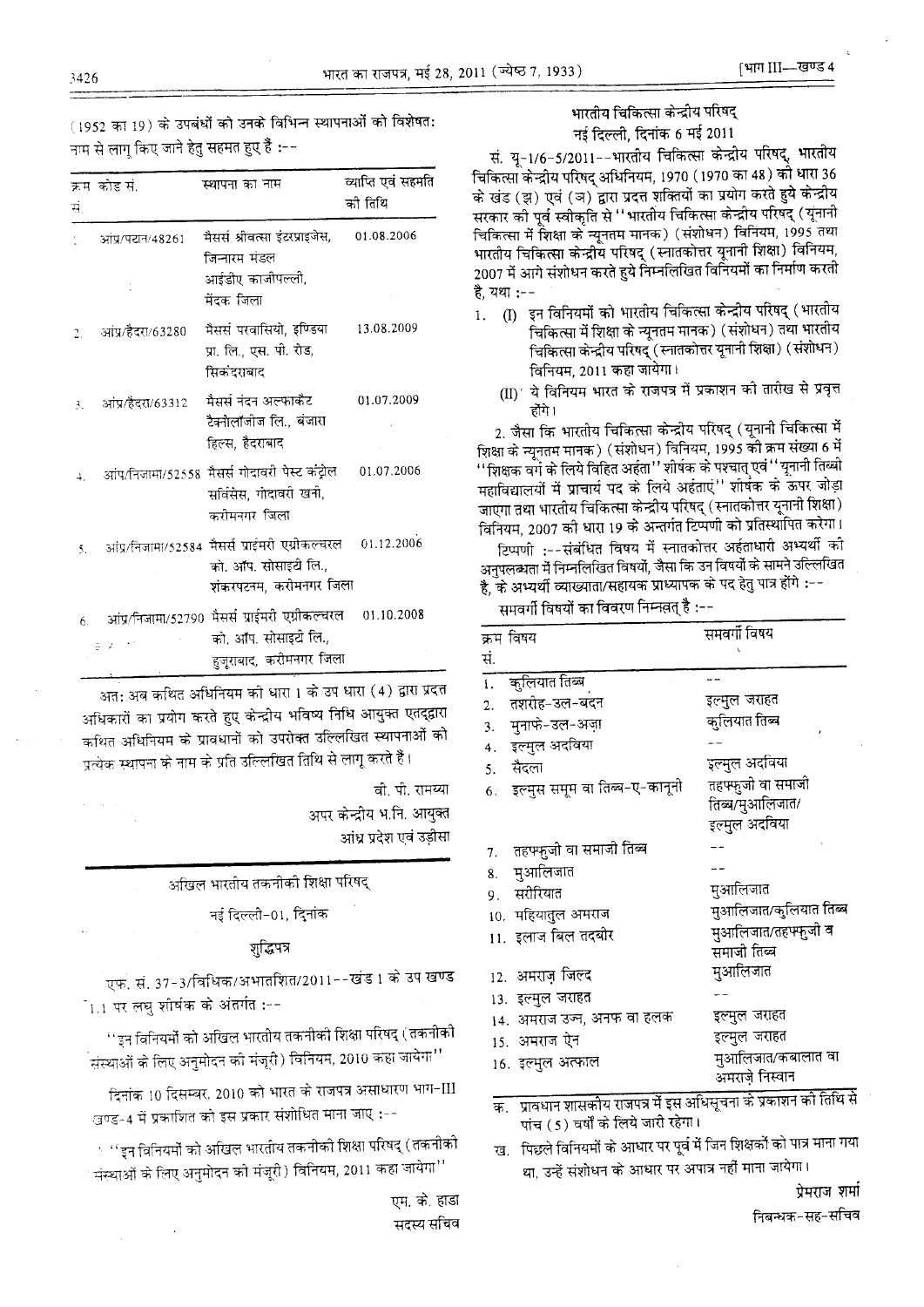## EMPLOYEES' STATE INSURANCE CORPORATION

## Bangalore-560023, the 28th April 2011

No. DMC/SZ:A/19/11/2006.KAR-In pursuance of resolution passed by ESI Corporation at its meeting held on 25.04.1951 conferring upon the Director General the power of the Corporation under regulation 105 of the ESI (General) Regulation, 1950 and such power delegated to the Medical Commissioner, E.S.I.C., Hqrs., New Delhi vide Director General Order File No. Pt. File U-13/12/13/2005-PTMR (Med.I) dated 04.08.2008 and further re-delegated to me vide Headquarters, ESIC, New Delhi Order File No. U-13/12/13/2005-Med.I/PTMR dated 09.09.2008. I hereby authorize the following doctor(s) to function as Medical authority at a monthly remuneration in accordance with norms w.e.f. the date given below for one year or till the date of attaining the age of 65 years or till a full time Medical Referee joins, whichever is earlier, for centers as stated below for areas allocated by undersigned, for the purpose of medical examination of insured persons and grant of further certification to them. When the correctness of the original certificate is in doubt.

| Name<br>Period |  | Name of the |  |                                                          |
|----------------|--|-------------|--|----------------------------------------------------------|
|                |  |             |  | From To (1 Year) Centre                                  |
|                |  |             |  | Dr. K. R. Ramachandra 03.03.2011 02.03.2012 Malleshwaram |

**B. R. KAVISHETTI** State Medical Commissioner (Kar.)

#### EMPLOYEES' PROVIDENT FUND ORGANISATION

Hyderabad, the 26th April 2011

No. ACC/ZO(AP&OR)/GL-240A/Notifn. of 1(4)/2011/ 109---S.O. ... Whereas it appears to the Central Provident Fund Commissioner that the employer and the majority of the employees in relation to the following establishments have agreed that the provision of the Employees' Provident Fund and Miscellaneous Provisions Act, 1952 (19 of 1952) should be made applicable to their respective establishments namely :-

| SE.<br>No.    | Code No.     | Name of the<br>Establishment                                                         | Date of<br>Coverage &<br>Consent |
|---------------|--------------|--------------------------------------------------------------------------------------|----------------------------------|
|               |              | 3                                                                                    |                                  |
|               | AP/PTC/48261 | M's. Sirivatsa Enterprises,<br>Jinnaram Mandal, IDA<br>Kazipally, Medak Distt.       | 01.08.2006                       |
|               |              | AP/HYD/63280 M/s. Pervacio India Pvt.<br>Ltd., S.P. Road, Secunderabad.              | 13.08.2009                       |
| $\mathcal{L}$ |              | AP/HYD/63312 M/s. Nandan Alpha Kat<br>Technologies Ltd., Banjara<br>Hills, Hyderabad | 01.07.2009                       |

|    | 2            | 3                                                                                         |            |
|----|--------------|-------------------------------------------------------------------------------------------|------------|
|    | AP/NZB/52558 | M/s. Godavari Pest Control<br>Services, Godavarikani.<br>Karimnagar Distt.                | 01.07.2006 |
|    | AP/NZB/52584 | M/s. Primary Agricultural<br>Co-op. Society Ltd.,<br>Shankarapatnam, Karimnagar<br>Distt. | 01.12.2006 |
| 6. | AP/NZB/52790 | M/s. Primary Agricultural<br>Co-op. Society Ltd.,<br>Huzurabad, Karimnagar Distt.         | 01.10.2008 |

Now, therefore, in exercise of the powers conferred by Sub-section (4) of Section 1 of the said Act. Central Provident Fund Commissioner hereby apply the provisions of the said Act to the above mentioned establishments with effect from the date mentioned against the name of the said establishments.

> V. P. RAMAIAH Addl. Central P. F. Commissioner Andhra Pradesh & Orissa

### ALL INDIA COUNCIL FOR TECHNICAL EDUCATION

New Delhi-110001, the

#### CORRIGENDUM

F. No. 37-3/Legal/AICTE/2011—Under the Short Title a Clause 1 Sub-Clause 1.1.

"These Regulations may be called the All India Counci for Technical Education (Grant of Approvals for Technical Institutions) Regulations 2010"

Published in the Gazette of India Extraordinary Part-I! Section 4 dated 10th December, 2010 may be amended as :-

"These Regulations may be called the All India Counci for Technical Education (Grant of Approval for Technica Institutions) Regulation 2011"

> M. K. HADA Member Secy

> > $\ddot{\phantom{1}}$

#### CENTRAL COUNCIL OF INDIAN MEDICINE

## New Delhi, the 6th May 2011

No. U-1/6-5/2011—In exercise of the powers conferred by clauses (i) and (j) of Section 36 of the Indian Medicine Central Council Act, 1970 (48 of 1970), the Central Council of Indian Medicine, with the previous sanction of the Central Government hereby makes the following Regulations further to amend the "Indian Medicine Central Council (Minimum Standards of Education in Unani Medicine) (Amendment) Regulations, 1995 and "Indian Medicine Central Council (Post Graduate Unani Education) Regulations', 2007  $namely :=$ 

1.  $(i)$ These regulations may be called the Indian Medicine Central Council (Minimum Standards of

3427